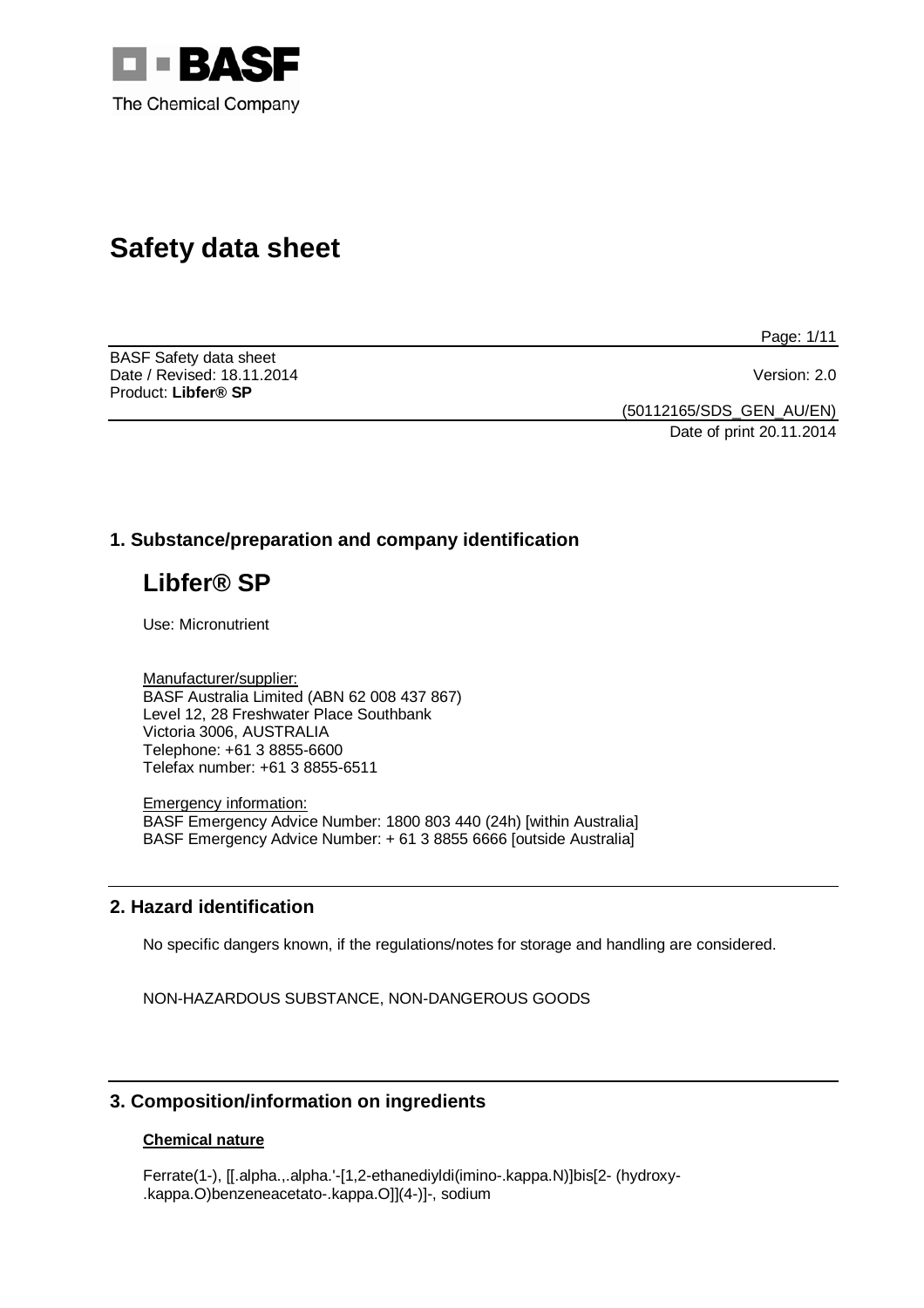Page: 2/11

BASF Safety data sheet Date / Revised: 18.11.2014 Version: 2.0 Product: **Libfer® SP**

(50112165/SDS\_GEN\_AU/EN)

Date of print 20.11.2014

CAS Number: 16455-61-1 EC-Number: 240-505-5

### **4. First-Aid Measures**

General advice: Remove contaminated clothing.

If inhaled: Keep patient calm, remove to fresh air.

On skin contact: Wash thoroughly with soap and water.

On contact with eyes: Wash affected eyes for at least 15 minutes under running water with eyelids held open.

On ingestion: Rinse mouth and then drink plenty of water.

Note to physician: Symptoms: No significant symptoms are expected due to the non-classification of the product. Treatment: Symptomatic treatment (decontamination, vital functions).

# **5. Fire-Fighting Measures**

Suitable extinguishing media: water spray, foam, dry powder

Unsuitable extinguishing media for safety reasons: water jet, carbon dioxide

Specific hazards: harmful vapours Evolution of fumes/fog. The substances/groups of substances mentioned can be released in case of fire.

carbon oxides

Special protective equipment: Wear a self-contained breathing apparatus.

Further information:

The degree of risk is governed by the burning substance and the fire conditions. Contaminated extinguishing water must be disposed of in accordance with official regulations.

# **6. Accidental Release Measures**

Personal precautions:

Use personal protective clothing. Information regarding personal protective measures see, section 8.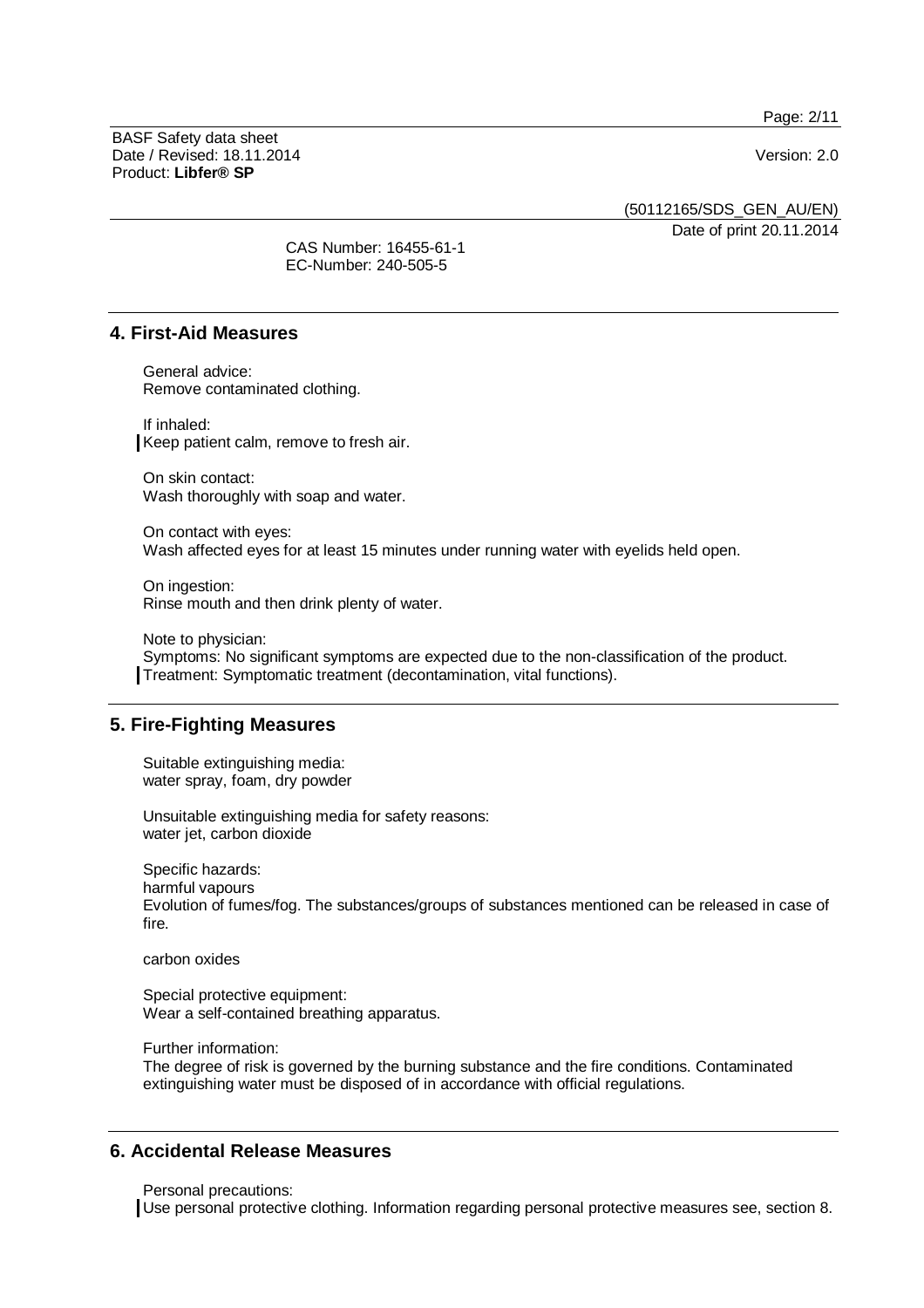Page: 3/11

BASF Safety data sheet Date / Revised: 18.11.2014 Version: 2.0 Product: **Libfer® SP**

(50112165/SDS\_GEN\_AU/EN)

Date of print 20.11.2014

Environmental precautions: Contain contaminated water/firefighting water. Do not discharge into drains/surface waters/groundwater.

Methods for cleaning up or taking up: For small amounts: Pick up with suitable appliance and dispose of. For large amounts: Contain with dust binding material and dispose of. Dispose of absorbed material in accordance with regulations.

# **7. Handling and Storage**

#### **Handling**

Breathing must be protected when large quantities are decanted without local exhaust ventilation.

Protection against fire and explosion: Avoid dust formation. Take precautionary measures against static discharges.

Dust explosion class: none.

#### Storage

Further information on storage conditions: Keep container tightly closed and dry; store in a cool place.

# **8. Exposure controls and personal protection**

Components with occupational exposure limits

no exposure standard allocated

#### Personal protective equipment

Respiratory protection:

Suitable respiratory protection for lower concentrations or short-term effect: Particle filter with medium efficiency for solid and liquid particles (e.g. EN 143 or 149, Type P2 or FFP2)

#### Hand protection:

Chemical resistant protective gloves

Suitable materials also with prolonged, direct contact (Recommended: Protective index 6, corresponding > 480 minutes of permeation time according to EN 374):

e.g. nitrile rubber (0.4 mm), chloroprene rubber (0.5 mm), polyvinylchloride (0.7 mm) and other Supplementary note: The specifications are based on tests, literature data and information of glove manufacturers or are derived from similar substances by analogy. Due to many conditions (e.g. temperature) it must be considered, that the practical usage of a chemical-protective glove in practice may be much shorter than the permeation time determined through testing. Manufacturer's directions for use should be observed because of great diversity of types.

Eye protection: Safety glasses with side-shields.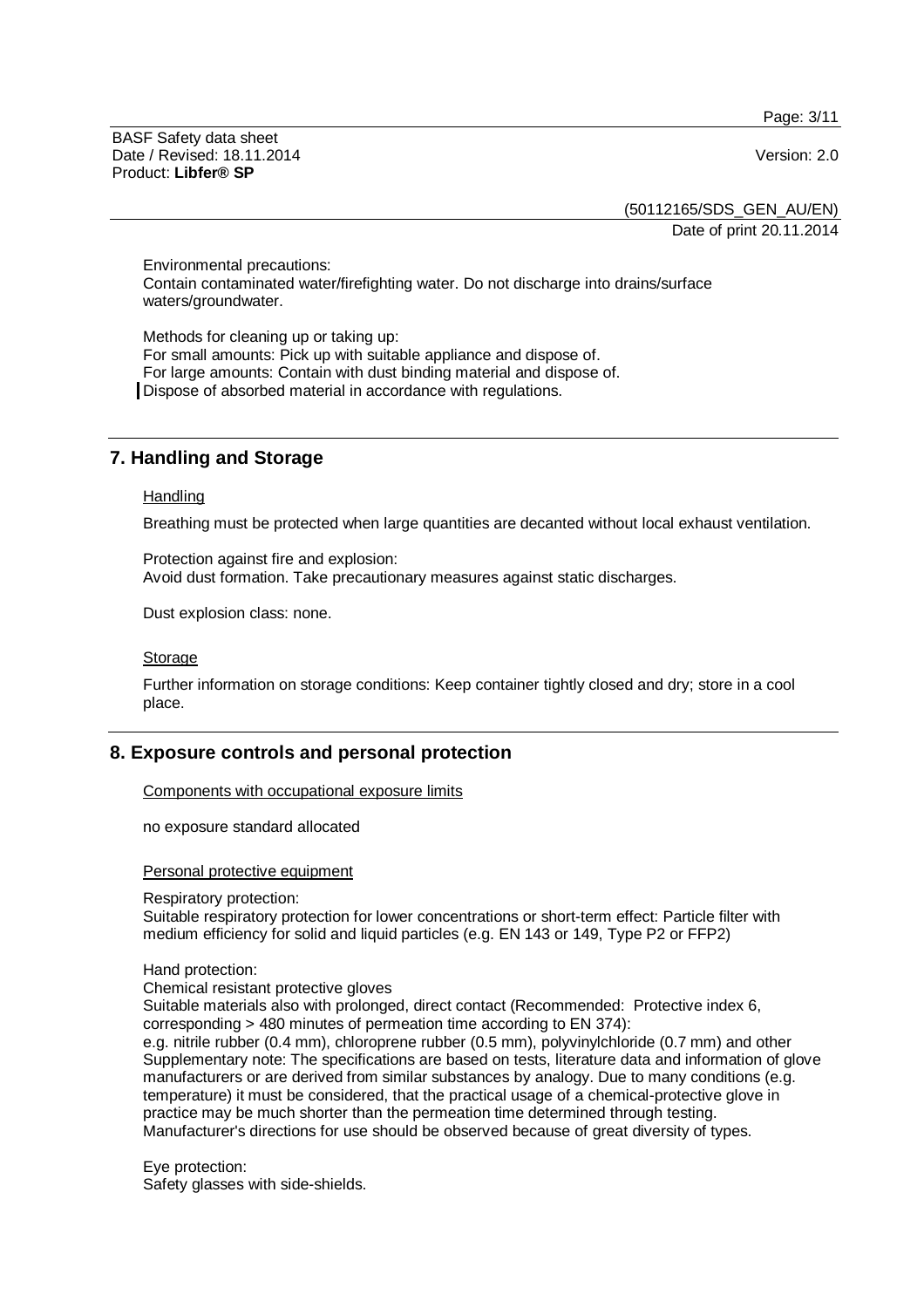Page: 4/11

BASF Safety data sheet Date / Revised: 18.11.2014 Version: 2.0 Product: **Libfer® SP**

(50112165/SDS\_GEN\_AU/EN)

Date of print 20.11.2014

Body protection:

Body protection must be chosen depending on activity and possible exposure, e.g. apron, protecting boots, chemical-protection suit (according to EN 14605 in case of splashes or EN ISO 13982 in case of dust).

General safety and hygiene measures:

Wearing of closed work clothing is recommended. No eating, drinking, smoking or tobacco use at the place of work. Handle in accordance with good industrial hygiene and safety practice.

# **9. Physical and Chemical Properties**

| Form:<br>Colour:<br>Odour:                                                               | free flowing fine granules<br>red to black<br>mild           |                                                                                            |  |
|------------------------------------------------------------------------------------------|--------------------------------------------------------------|--------------------------------------------------------------------------------------------|--|
| pH value:                                                                                | $8 - 9$<br>(10 g/l)                                          |                                                                                            |  |
| Melting point:                                                                           | > 500 °C<br>(1,013 hPa)                                      | (OECD Guideline 102)                                                                       |  |
| Boiling point:                                                                           | not applicable                                               |                                                                                            |  |
| Flash point:                                                                             |                                                              |                                                                                            |  |
| Flammability:<br>Lower explosion limit:                                                  | not applicable<br>not highly flammable                       |                                                                                            |  |
|                                                                                          | For solids not relevant for<br>classification and labelling. |                                                                                            |  |
| Upper explosion limit:                                                                   | For solids not relevant for<br>classification and labelling. |                                                                                            |  |
| Ignition temperature:                                                                    | 460 °C                                                       | (BAM)                                                                                      |  |
| Self ignition:                                                                           | Temperature: 331 °C<br>Pressure: 1,013 hPa                   | Test type: Self-ignition at high<br>temperatures.<br>(Method: Directive 92/69/EEC,<br>A.16 |  |
| Explosion hazard:<br>not explosive<br>Fire promoting properties:<br>not fire-propagating |                                                              |                                                                                            |  |
| Vapour pressure:                                                                         | 0.000001 hPa<br>(20 °C)                                      | (OECD Guideline 104)                                                                       |  |
| Density:                                                                                 | 1.5892 g/cm3<br>(20 °C)                                      | (OECD Guideline 109)                                                                       |  |
| Relative density:                                                                        | 1.5892<br>(20 °C)                                            | (OECD Guideline 109)                                                                       |  |
| Bulk density:                                                                            | 600 - 800 kg/m3                                              |                                                                                            |  |
| Relative vapour density (air):                                                           | The product is a non-volatile solid.                         |                                                                                            |  |
|                                                                                          |                                                              |                                                                                            |  |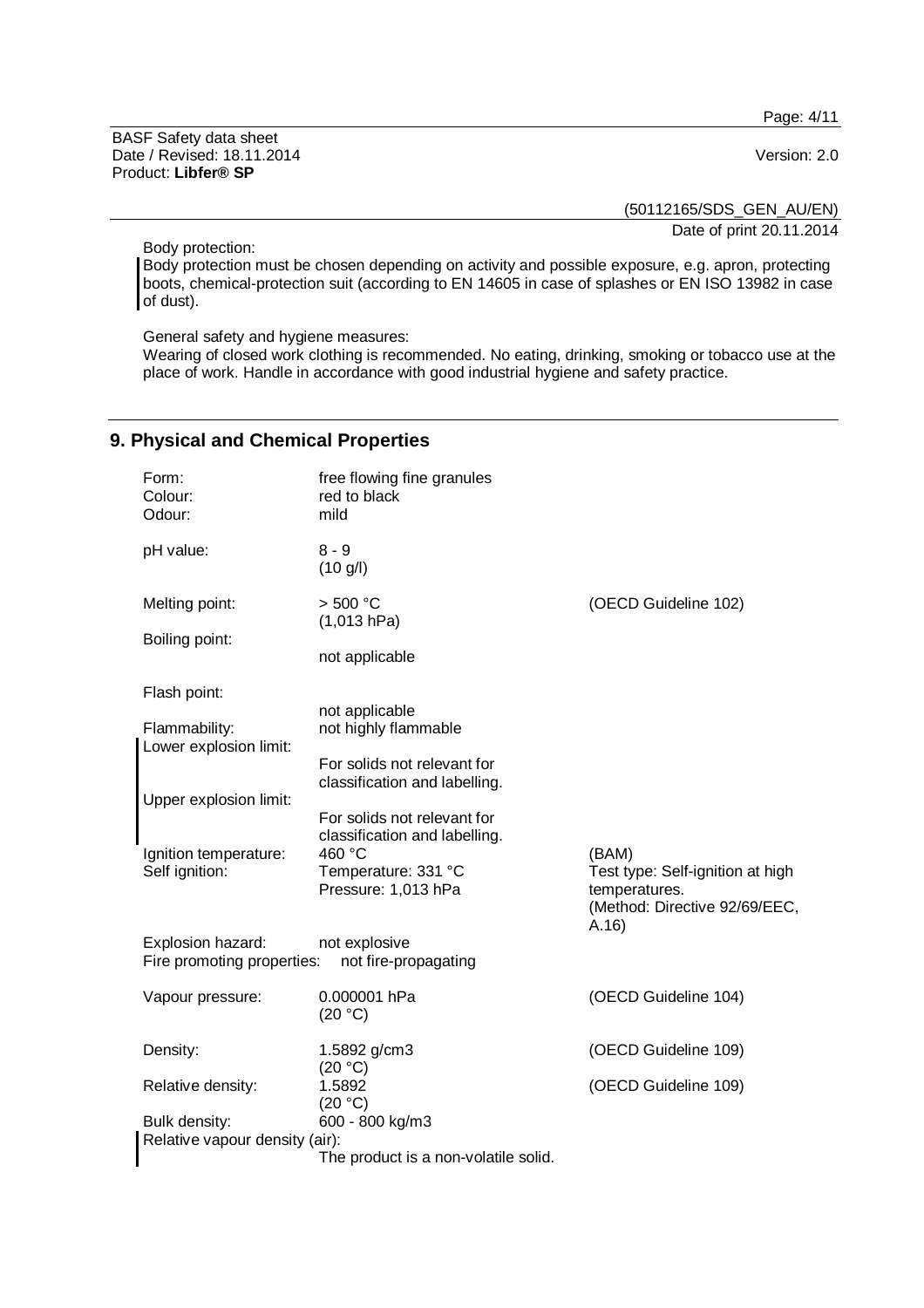Page: 5/11

BASF Safety data sheet Date / Revised: 18.11.2014 Version: 2.0 Product: **Libfer® SP**

(50112165/SDS\_GEN\_AU/EN)

Date of print 20.11.2014

| Solubility in water:  |                                                                         |
|-----------------------|-------------------------------------------------------------------------|
| Hygroscopy:           | $> 150 - 203$ g/l<br>(23 °C)<br>The product has not been tested.        |
|                       | Partitioning coefficient n-octanol/water (log Pow): -4.2<br>(23 °C)     |
| Surface tension:      |                                                                         |
|                       | Based on chemical structure, surface<br>activity is not to be expected. |
| Viscosity, dynamic:   |                                                                         |
|                       | not applicable                                                          |
| Viscosity, kinematic: | not applicable, the product is a solid                                  |

Other Information:

If necessary, information on other physical and chemical parameters is indicated in this section.

### **10. Stability and Reactivity**

Conditions to avoid: Avoid extreme temperatures. Avoid dust formation. Avoid deposition of dust.

Thermal decomposition: 270 °C (VDI 2263, sheet 1, 1.4.1)

Substances to avoid: strong bases, oxidizing agents

Corrosion to metals: Corrosive effects to metal are not anticipated.

Hazardous reactions: The product is not a dust explosion risk as supplied; however the build-up of fine dust can lead to a risk of dust explosions.

Hazardous decomposition products: No hazardous decomposition products if stored and handled as prescribed/indicated.

# **11. Toxicological Information**

## **Acute toxicity**

Assessment of acute toxicity: Virtually nontoxic after a single ingestion. Virtually nontoxic after a single skin contact. Virtually nontoxic by inhalation.

Information on: Acetic acid, oxo-, sodium salt, reaction products with ethylenediamine and phenol, iron sodium salts

LD50 rat (oral): > 2,000 mg/kg (OECD Guideline 401)

Limit concentration test only (LIMIT test). No mortality was observed.

----------------------------------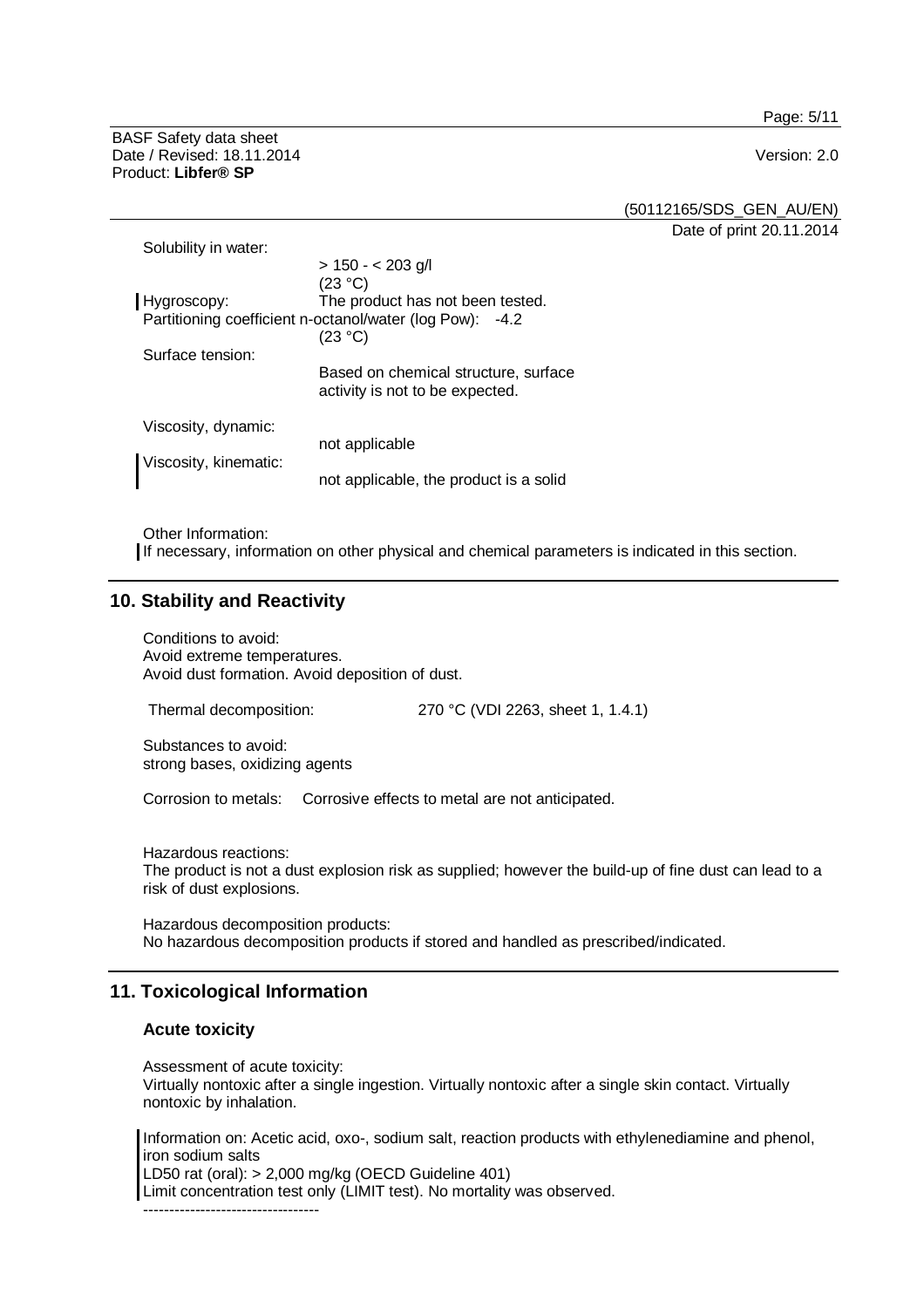Page: 6/11

BASF Safety data sheet Date / Revised: 18.11.2014 Version: 2.0 Product: **Libfer® SP**

(50112165/SDS\_GEN\_AU/EN)

Date of print 20.11.2014

Information on: Acetic acid, oxo-, sodium salt, reaction products with ethylenediamine and phenol, iron sodium salts

LC50 rat (by inhalation): > 4.2 mg/l 4 h (OECD Guideline 403)

Limit concentration test only (LIMIT test). No mortality was observed. An aerosol was tested. ----------------------------------

Information on: Acetic acid, oxo-, sodium salt, reaction products with ethylenediamine and phenol, iron sodium salts LD50 rat (dermal): > 2,000 mg/kg (OECD Guideline 402) Limit concentration test only (LIMIT test). No mortality was observed.  $-$ 

### **Irritation**

Assessment of irritating effects: Not irritating to eyes and skin.

----------------------------------

Information on: Acetic acid, oxo-, sodium salt, reaction products with ethylenediamine and phenol, iron sodium salts Primary skin irritation rabbit: non-irritant (OECD Guideline 404)

Information on: Acetic acid, oxo-, sodium salt, reaction products with ethylenediamine and phenol, iron sodium salts Primary irritations of the mucous membrane rabbit: non-irritant (OECD Guideline 405)

#### **Assessment other acute effects**

Remarks: No data available.

#### **Sensitization**

Assessment of sensitization: Based on available Data, the classification criteria are not met.

Information on: Acetic acid, oxo-, sodium salt, reaction products with ethylenediamine and phenol, iron sodium salts

Assessment of sensitization:

Animal studies do not exclude a sensitizing potential. Human data are not available.

----------------------------------

Information on: Acetic acid, oxo-, sodium salt, reaction products with ethylenediamine and phenol, iron sodium salts Mouse Local Lymph Node Assay (LLNA) mouse: ambiguous (OECD Guideline 429)

----------------------------------

# **Repeated dose toxicity**

Information on: Acetic acid, oxo-, sodium salt, reaction products with ethylenediamine and phenol, iron sodium salts

Assessment of repeated dose toxicity: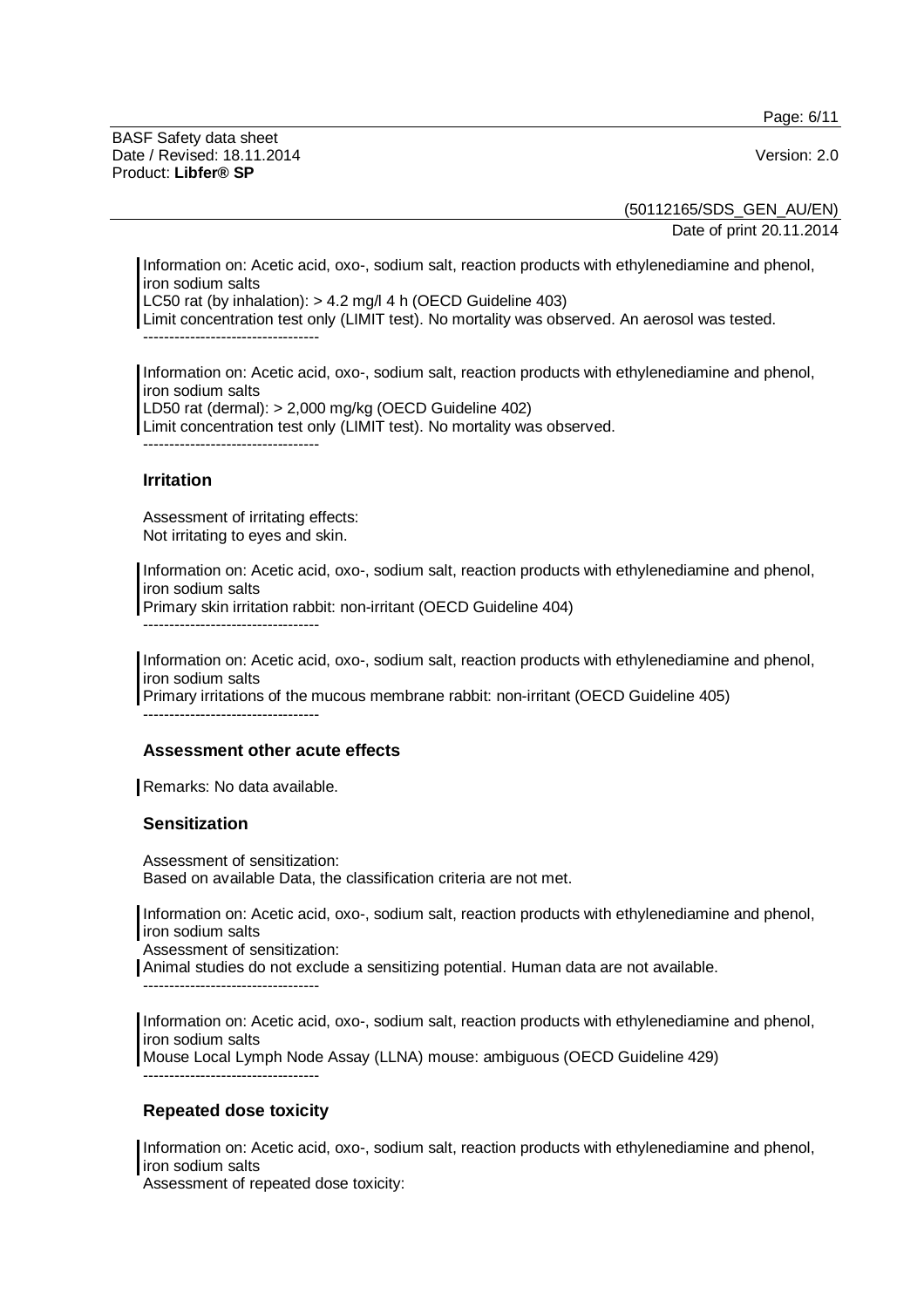Page: 7/11

BASF Safety data sheet Date / Revised: 18.11.2014 Version: 2.0 Product: **Libfer® SP**

(50112165/SDS\_GEN\_AU/EN)

Date of print 20.11.2014

Repeated oral uptake of the substance did not cause substance-related effects. Repeated dermal uptake of the substance did not cause substance-related effects. ----------------------------------

#### **Genetic toxicity**

Information on: Acetic acid, oxo-, sodium salt, reaction products with ethylenediamine and phenol, iron sodium salts

Assessment of mutagenicity:

The substance was not mutagenic in bacteria. The substance was not mutagenic in mammalian cell culture.

----------------------------------

# **Carcinogenicity**

Information on: Acetic acid, oxo-, sodium salt, reaction products with ethylenediamine and phenol, iron sodium salts

Assessment of carcinogenicity: Study scientifically not justified.

----------------------------------

#### **Reproductive toxicity**

Information on: Acetic acid, oxo-, sodium salt, reaction products with ethylenediamine and phenol, iron sodium salts

Assessment of reproduction toxicity:

Animal studies gave no indication of a fertility impairing effect at doses which were not toxic to the parental animals. The product has not been tested. The statement has been derived from substances/products of a similar structure or composition.

----------------------------------

# **Developmental toxicity**

Information on: Acetic acid, oxo-, sodium salt, reaction products with ethylenediamine and phenol, iron sodium salts

Assessment of teratogenicity:

Animal studies gave no indication of a developmental toxic effect at doses that were not toxic to the parental animals.

----------------------------------

# **12. Ecological Information**

#### **Ecotoxicity**

Assessment of aquatic toxicity:

There is a high probability that the product is not acutely harmful to aquatic organisms. The inhibition of the degradation activity of activated sludge is not anticipated when introduced to biological treatment plants in appropriate low concentrations.

Information on: Acetic acid, oxo-, sodium salt, reaction products with ethylenediamine and phenol, iron sodium salts

Toxicity to fish:

LC50 (96 h) > 120 mg/l, Brachydanio rerio (OECD 203; ISO 7346; 92/69/EEC, C.1, static)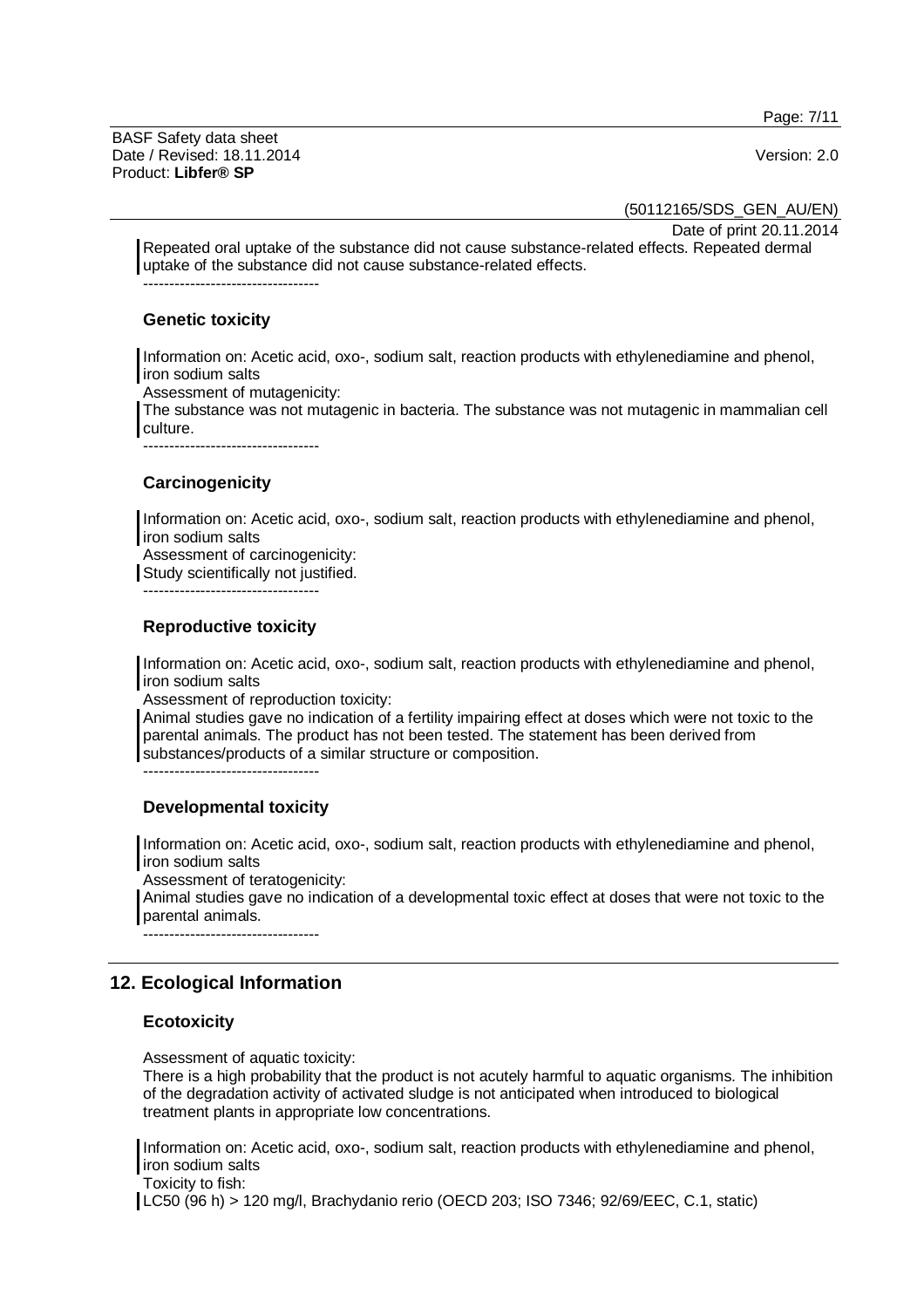Page: 8/11

BASF Safety data sheet Date / Revised: 18.11.2014 Version: 2.0 Product: **Libfer® SP**

(50112165/SDS\_GEN\_AU/EN)

Date of print 20.11.2014

Nominal concentration.

----------------------------------

Information on: Acetic acid, oxo-, sodium salt, reaction products with ethylenediamine and phenol, iron sodium salts Aquatic invertebrates: EC50 (48 h) > 120 mg/l, Daphnia magna (OECD Guideline 202, part 1, static) Nominal concentration. ----------------------------------

Information on: Acetic acid, oxo-, sodium salt, reaction products with ethylenediamine and phenol, iron sodium salts Aquatic plants: EC50 (72 h) > 294 mg/l (growth rate), Desmodesmus subspicatus (OECD Guideline 201, static) The statement of the toxic effect relates to the analytically determined concentration.

Information on: Acetic acid, oxo-, sodium salt, reaction products with ethylenediamine and phenol, iron sodium salts

Microorganisms/Effect on activated sludge:

EC10 (3 h) 450 mg/l, activated sludge, domestic (OECD Guideline 209, aquatic) Nominal concentration.

----------------------------------

----------------------------------

Information on: Acetic acid, oxo-, sodium salt, reaction products with ethylenediamine and phenol, iron sodium salts

Chronic toxicity to fish:

Study scientifically not justified.

----------------------------------

Information on: Acetic acid, oxo-, sodium salt, reaction products with ethylenediamine and phenol, iron sodium salts

Chronic toxicity to aquatic invertebrates:

No observed effect concentration (21 d), 320 mg/l, Daphnia magna (OECD Guideline 211, semistatic)

The product has not been tested. The statement has been derived from substances/products of a similar structure or composition. Nominal concentration. ----------------------------------

Information on: Acetic acid, oxo-, sodium salt, reaction products with ethylenediamine and phenol,

iron sodium salts

Soil living organisms:

No observed effect concentration (14 d) 1,600 mg/kg, Eisenia foetida (OECD Guideline 207, artificial soil)

The product has not been tested. The statement has been derived from substances/products of a similar structure or composition.

----------------------------------

----------------------------------

Information on: Acetic acid, oxo-, sodium salt, reaction products with ethylenediamine and phenol, iron sodium salts

Terrestrial plants:

Study does not need to be conducted.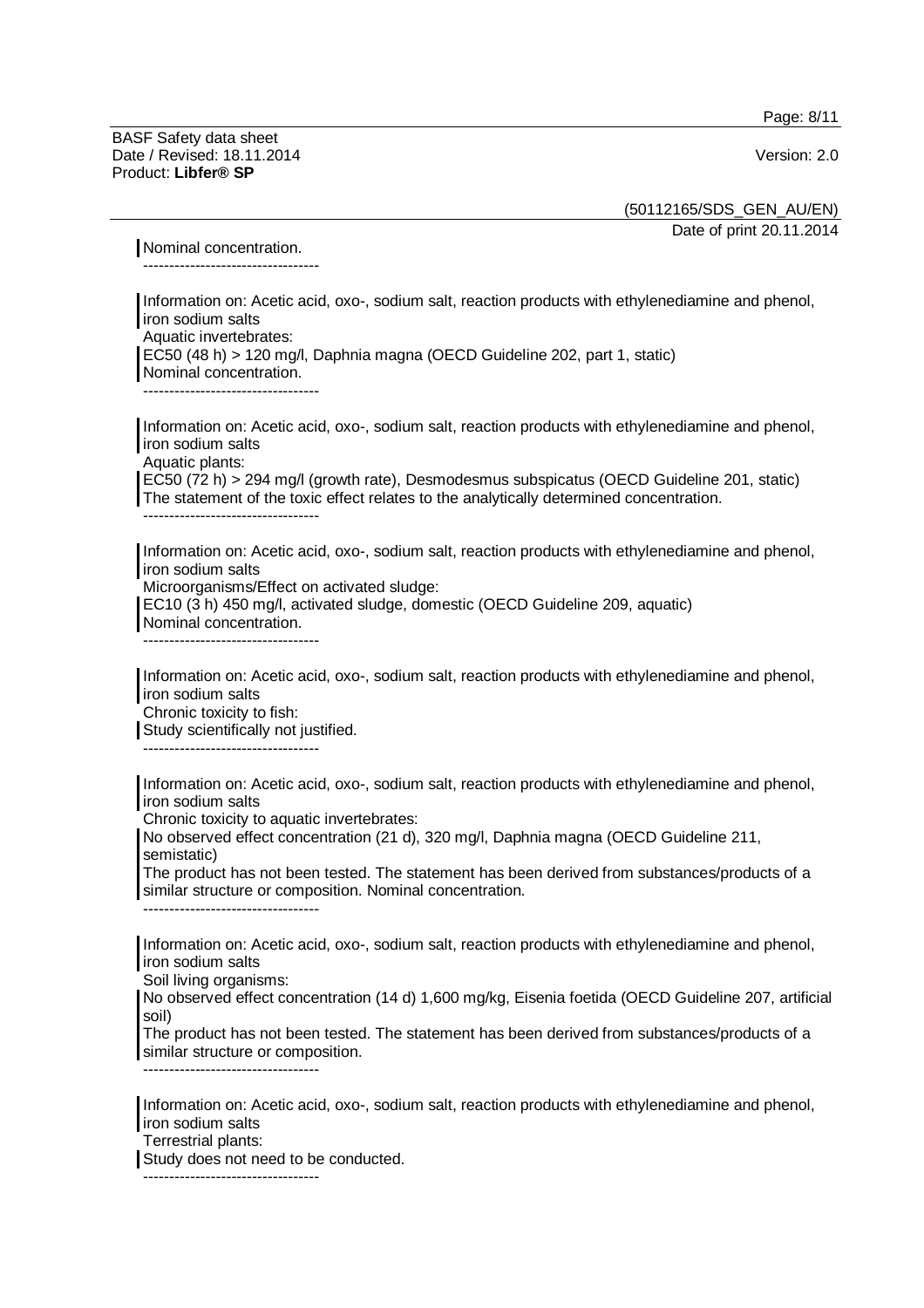Page: 9/11

BASF Safety data sheet Date / Revised: 18.11.2014 Version: 2.0 Product: **Libfer® SP**

(50112165/SDS\_GEN\_AU/EN)

Date of print 20.11.2014

### **Mobility**

Information on: Acetic acid, oxo-, sodium salt, reaction products with ethylenediamine and phenol, iron sodium salts

Assessment transport between environmental compartments:

Adsorption to solid soil phase is not expected.

#### **Persistence and degradability**

Information on: Acetic acid, oxo-, sodium salt, reaction products with ethylenediamine and phenol, iron sodium salts

Assessment biodegradation and elimination (H2O):

Not readily biodegradable (by OECD criteria). Poorly biodegradable.

----------------------------------

Information on: Acetic acid, oxo-, sodium salt, reaction products with ethylenediamine and phenol, iron sodium salts

Elimination information:

 10 - 20 % DOC reduction (28 d) (OECD 301 A (new version)) (aerobic, activated sludge, domestic) ----------------------------------

Assessment of stability in water:

According to structural properties, hydrolysis is not expected/probable.

#### **Bioaccumulation potential**

Information on: Acetic acid, oxo-, sodium salt, reaction products with ethylenediamine and phenol, iron sodium salts

Assessment bioaccumulation potential:

Because of the n-octanol/water distribution coefficient (log Pow) accumulation in organisms is not to be expected.

 $-$ 

# **Additional information**

Add. remarks environm. fate & pathway: Treatment in biological waste water treatment plants has to be performed according to local and administrative regulations.

# **13. Disposal Considerations**

Must be disposed of or incinerated in accordance with local regulations.

Contaminated packaging: Uncontaminated packaging can be re-used. Packs that cannot be cleaned should be disposed of in the same manner as the contents.

# **14. Transport Information**

**Domestic transport:** 

Not classified as a dangerous good under transport regulations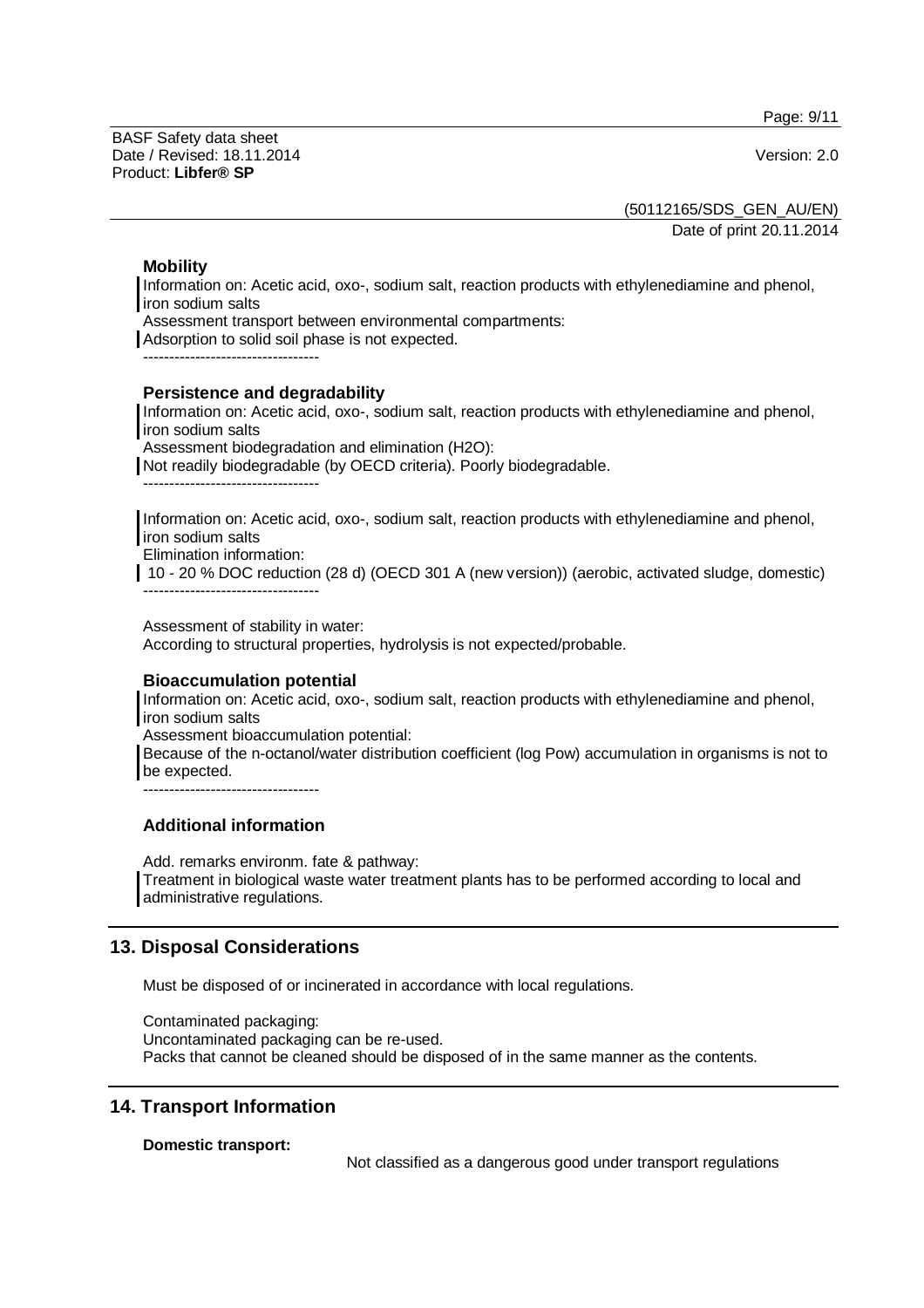Page: 10/11

BASF Safety data sheet Date / Revised: 18.11.2014 Version: 2.0 Product: **Libfer® SP**

(50112165/SDS\_GEN\_AU/EN)

Date of print 20.11.2014

**Sea transport**  IMDG

Not classified as a dangerous good under transport regulations

**Air transport**  IATA/ICAO

Not classified as a dangerous good under transport regulations

# **15. Regulatory Information**

Poisons Schedule: Not scheduled

#### **Regulations of the European union (Labelling)**

EC-Number: 240-505-5

Regulation 1272/2008/EC on classification, labelling and packaging of substances and mixtures, amending and repealing Directives 67/548/EEC and 1999/45/EC, and amending Regulation 1907/2006/EC:

The product does not require a hazard warning label in accordance with EC Directives.

#### **Other regulations**

If other regulatory information applies that is not already provided elsewhere in this safety data sheet, then it is described in this subsection.

#### **Registration status:**

AICS, AU released / listed

# **16. Other Information**

Information on intended use: This product is of industrial quality and unless otherwise specified or agreed intended exclusively for industrial use. This includes the mentioned and recommended usage. Any other intended applications should be discussed with the manufacturer. In particular this concerns the application for products that are the object of special standards and regulations.

Vertical lines in the left hand margin indicate an amendment from the previous version.